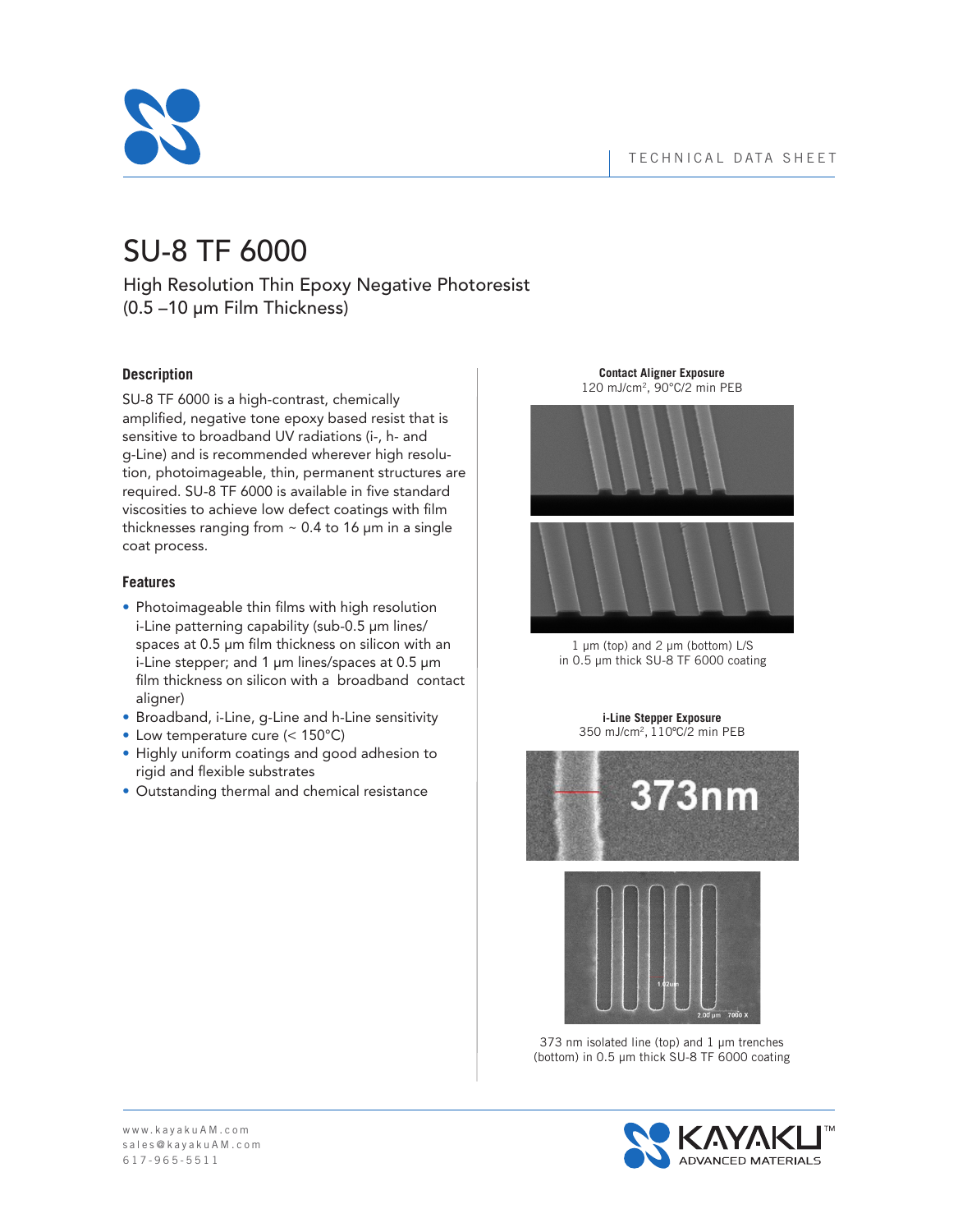

## **PROCESSING GUIDELINES**

The following conditions represent Kayaku Advanced Materials' recommendation for a baseline process. It is expected that a certain amount of optimization will be required for customer-specific systems, facilities and application. For guidance on optimizing the process for a specific application, please contact your local Kayaku Advanced Materials Technical Sales Representative or Technical Support.

## **Substrate Preparation**

To obtain maximum process reliability, substrates should be clean and dry prior to applying SU-8 TF 6000 resist. For best results, substrates should be cleaned with a piranha wet etch (using  $H_2SO_4$  &  $H_2O_2$ ) followed by a de-ionized water rinse. Substrates may also be cleaned using reactive-ion etching (RIE) or any barrel asher supplied with oxygen.

## **Coat**

SU-8 TF 6000 resists are available in five standard viscosities, as shown in Table 1. The film thickness vs. spin speed curves are displayed in Figure 1a and 1b. The curves were generated using a Brewer Science®, Model # Cee® 200 coater, static dispense on 6 inch (150 mm) silicon wafers and a soft bake of 110°C (times listed in Table 2) on a level hot plate. Please note that the exact thickness obtained may be slightly offset from Figure 1 due to equipment type, coat program and environmental conditions.

| <b>SU-8 TF 6000</b> | <b>Viscosity (cSt)</b> | Density (g/mL) |
|---------------------|------------------------|----------------|
| 6000.5              | 2.5                    | 0.999          |
| 6001                | 6                      | 1.026          |
| 6002                | 15                     | 1.050          |
| 6005                | 75                     | 1.083          |
| 6010                | 425                    | 1.109          |

#### **Table 1. SU-8 TF 6000 Viscosity**



**Contact Aligner Exposure** 5 µm L/S in 3 µm thick SU-8 TF 6000 coating

#### **Recommended Program**

- (1) Dispense 1 ml of resist for each inch (25 mm) of substrate diameter.
- (2) Spin at 500 rpm for 5-10 seconds with accelera tion of 500 rpm/second.
- (3) Spin at 2000-3000 rpm for 30 seconds with acceleration of 500 rpm/second.



**Figure 1a. SU-8 TF 6000.5 and 6001 Thickness vs. Spin Speed**



**Figure 1b. SU-8 TF 6002, 6005 and 6010 Thickness vs. Spin Speed**

*SU-8 TF 6000 Technical Data Sheet, Ver. 3, January 2020, Page 2/5*

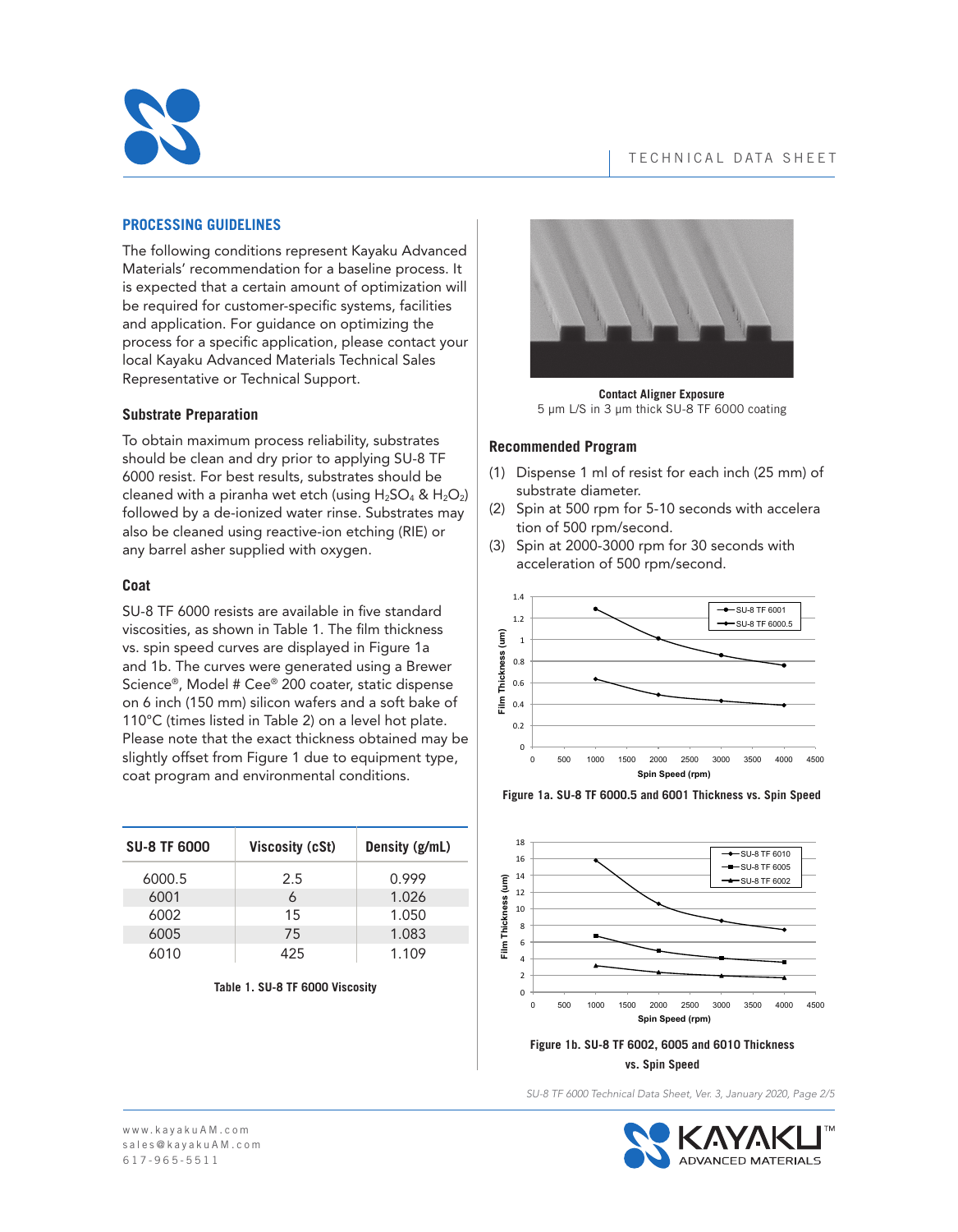

## **Edge Bead Removal**

An edge bead may form on the outer edge of the wafer during the spin-coating process. When exposing using a mask aligner, the edge bead prevents close contact of the photomask with the wafers resulting in poor aspect ratio and resolution. In order to achieve the best lithographic results, this edge bead should be removed. This can be accomplished by using a small stream of Kayaku Advanced Materials' EBR PG at the edge of the wafer at the top and from the bottom. For edge bead removal using EBG PG, please refer to the EBR PG technical data sheet.

## **Soft Bake**

A level hot plate with good thermal control and uniformity was used for the soft bake step of the process. Convection ovens may also be used. Table 2 shows the recommended Soft Bake temperatures and times for the various SU-8 TF 6000 products at selected film thicknesses.

| <b>THICKNESS</b><br>microns | <b>SOFT BAKE TIMES</b><br>minutes $@110°C$ |
|-----------------------------|--------------------------------------------|
| 0.5                         |                                            |
|                             | $\mathcal{P}$                              |
| 2                           | 3                                          |
| 5                           | 5                                          |
| 1∩                          | 10                                         |

#### **Table 2. Soft Bake Times (hot plate)**

## **Optical Parameters**

The dispersion curve and Cauchy coefficients are shown in Figure 2. This information is useful for film thickness measurements based on ellipsometry and other optical measurements.



**Figure 2. Cauchy Coefficients**

## **Exposure**

SU-8 TF 6000 resist series is compatible with i-, g- and h-Line or broadband exposure tools. Table 3 gives the recommended baseline exposure dose to produce 10 µm lines and spaces on silicon, glass (soda lime) and copper at various resist thicknesses obtained in contact mode using an EVG 620 mask aligner with a 500 watt mercury short arc lamp and PL-360LP long pass filter (www.omegafilters. com). The exposure dose is dependent on the spectral output and measured wavelength, and should be adjusted accordingly.The use of a long pass filter to obtain vertical sidewalls in 0.5-10 µm thick films during broad band exposure is not mandatory, as T-topping is not observed for developed resist profiles in that thickness range. Without a long pass filter, the optimal exposure dose is expected to be lower than listed in Table 3.

| <b>THICKNESS</b><br>microns | <b>EXPOSURE ENERGY</b><br>on Si<br>mJ/cm <sup>2</sup> | <b>EXPOSURE ENERGY</b><br>on Glass and Cu<br>Relative to Si |
|-----------------------------|-------------------------------------------------------|-------------------------------------------------------------|
| 0.5                         | 40-80                                                 | $1 - 1.5X$                                                  |
| 1                           | 40-80                                                 | $1 - 1.5X$                                                  |
| 2                           | 80-100                                                | $1 - 1.5X$                                                  |
| 5                           | 80-100                                                | $1 - 1.5X$                                                  |
| 10                          | 80-100                                                | $1 - 1.5X$                                                  |

**Table 3. Exposure Dose**

*SU-8 TF 6000 Technical Data Sheet, Ver. 3, January 2020, Page 3/5*

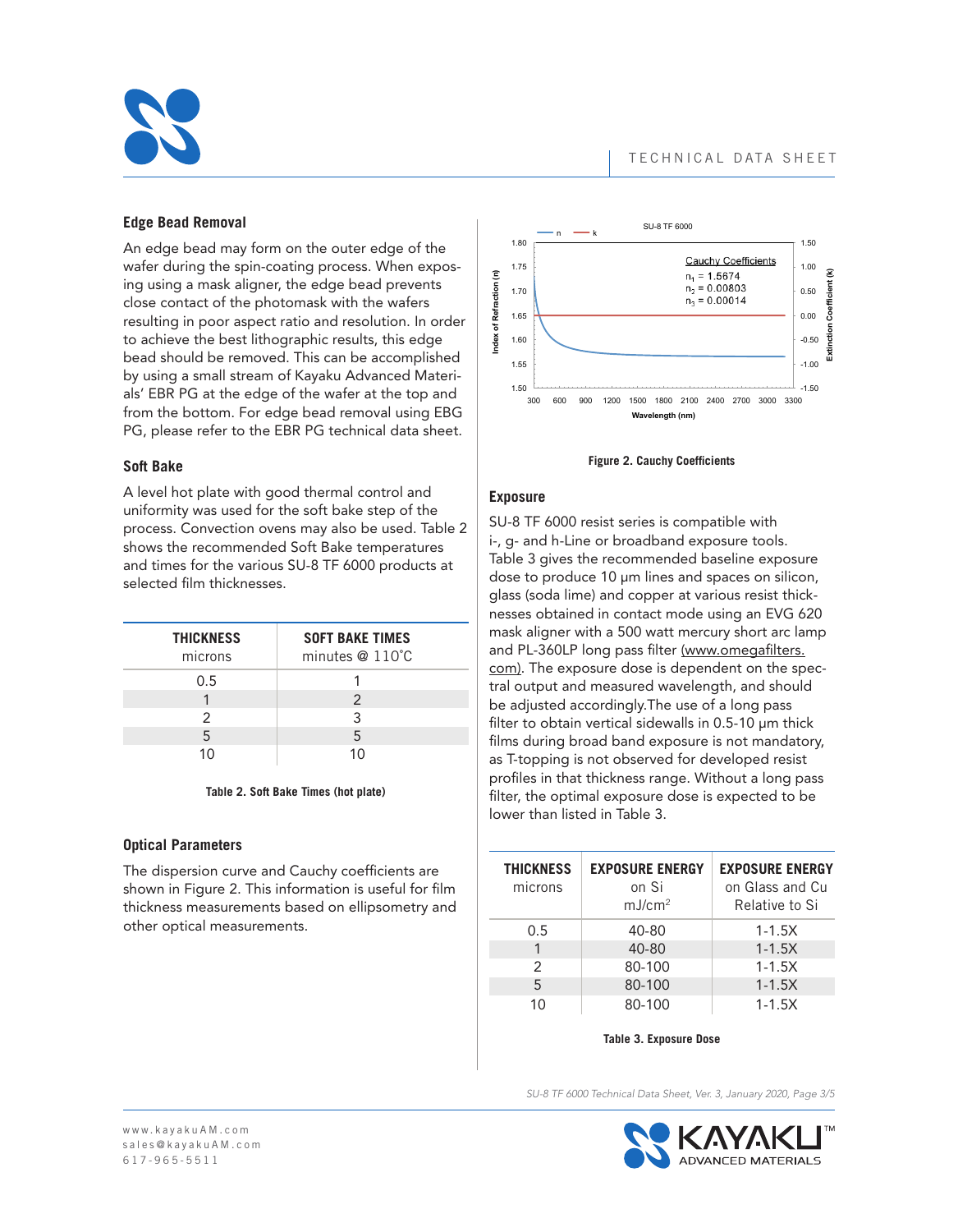

# **Post Exposure Bake (PEB)**

A post exposure bake (PEB) is required to complete the curing reaction and should take place directly after exposure.

| <b>THICKNESS</b><br>microns | <b>PEB TIME</b><br>minutes $@110°C$ |  |
|-----------------------------|-------------------------------------|--|
| $0.5 - 10$                  |                                     |  |

**Table 4. PEB Time**

## **Development**

SU-8 TF 6000 series resists have been optimized for development in solvent-based SU-8 Developer. They can be developed in a variety of develop modes including immersion, spray, puddle or spray/ puddle.

| <b>THICKNESS</b> | <b>DEVELOPMENT TIME</b> |
|------------------|-------------------------|
| microns          | minutes                 |
| $0.5 - 10$       | 3                       |

#### **Table 5. Development Time for SU-8 Developer**

## **Rinse and Dry**

When using SU-8 Developer, spray rinse the developed image with fresh developer for the approximate times listed in Table 6. Dry with filtered, pressurized air or nitrogen.

| <b>THICKNESS</b> | <b>RINSE TIME</b> |  |
|------------------|-------------------|--|
| microns          | seconds           |  |
| $0.5 - 10$       | $10 - 30$         |  |

#### **Table 6. Rinse Time with SU-8 Developer**

# **Hard Bake**

SU-8 TF 6000 has good mechanical properties. However, for applications where the imaged resist is to be a permanent part of the final device, the resist may be ramp/step hard baked between 150˚C–200˚C on a hot plate or in a convection oven to further cross-link the material. Bake times vary based on the type of bake process and the resist thickness.

## **OPTICAL PROPERTIES**



#### Process conditions (10 µm film):

 Soft Bake: 10 minutes at 110˚C Exposure: 60 mJ/cm2 Hard Bake: 60 minutes at 175˚C

#### **Figure 3. Optical Transmission**

# **PHYSICAL PROPERTIES**

(Typical values)

Shear Adhesion on Si/Copper/Glass (Soda lime) (MPa) 58/25/48 *10 µm thick films, 150˚C/60 minutes Hard Bake*

Other film mechanical properties will be similar to SU-8 2000 film properties. Please refer to the SU-8 2000 processing guidelines for details.

*SU-8 TF 6000 Technical Data Sheet, Ver. 3, January 2020, Page 4/5*